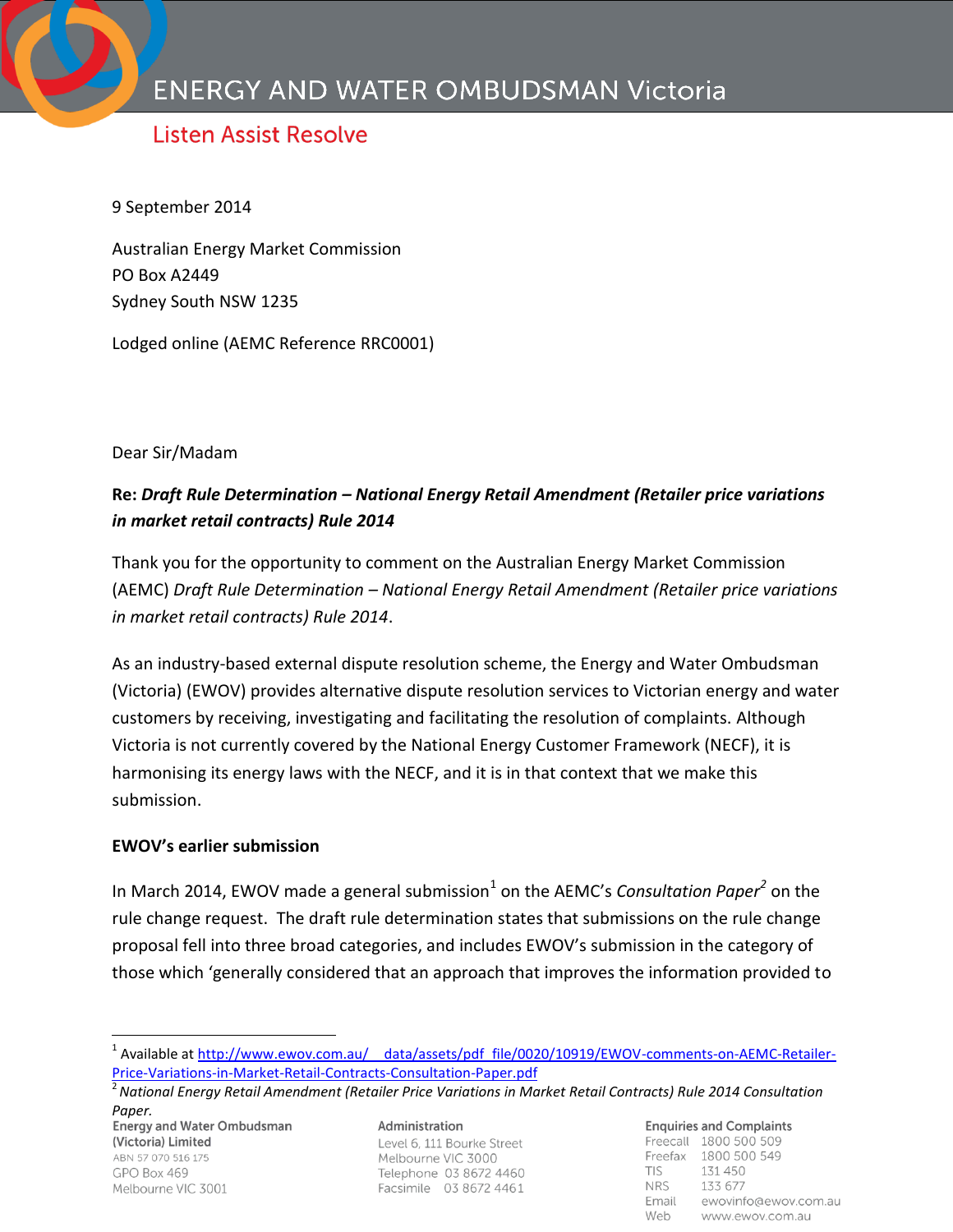consumers would be a more appropriate and proportionate response to the issues raised than the proposed rule. $i^3$ 

The inclusion of EWOV's submission in this category is not entirely accurate. Our submission outlined current<sup>4</sup> Victorian law, described trends in EWOV transfer contract terms cases about termination fees and variations in price/terms, and detailed three related case studies. It showed that customer confusion and dissatisfaction around price variations in fixed term contracts were causing complaints to EWOV, but did not take a position on suitable policy options for addressing the issue.

### **Existing disclosure requirements in Victoria**

The draft rule determination acknowledges that the rule change request highlights an actual problem in the energy retail market. While recognising this, the AEMC has rejected the proposed rule and put forward its own preferred rule change, which would strengthen National Energy Retail Rule requirements on retailers to disclose how prices may vary when a customer agrees to a new contract. Proposed rule 64(a) would specifically require retailers to disclose to consumers any term or condition that provides for the variation of tariffs, charges and benefits (that is, prices) as part of the existing requirement to obtain explicit informed consent from a consumer to their entry into a market retail contract. Retailers would also be required, soon after entry into a market contract, to disclose when customers will be notified of any price variation.

The proposed rule 64(a) requirements for disclosure on entry into a market retail contract appear to be similar to requirements contained in current Victorian codes and guidelines:

## *Energy Retail Code* **(10a)**

 $\overline{a}$ 

20 (b) If the structure or nature of the tariff changes in accordance with a term or condition of an energy contract previously agreed between the customer and the retailer or in accordance with the Advanced Metering Infrastructure (AMI Tariffs) Order 2013, no further agreement is required between the retailer and the customer to effect such tariff change, provided that, where the contract is a market contract, the customer had given its explicit informed consent to the inclusion of the relevant term or condition in the energy contract.

<sup>3</sup> AEMC, *Draft Rule Determination – National Energy Retail Amendment (Retailer price variations in market retail contracts) Rule 2014*, p. 12.

<sup>4</sup> Under the *Energy Retail Code* (version 10a), which will be superseded by version 11 on 13 October 2014.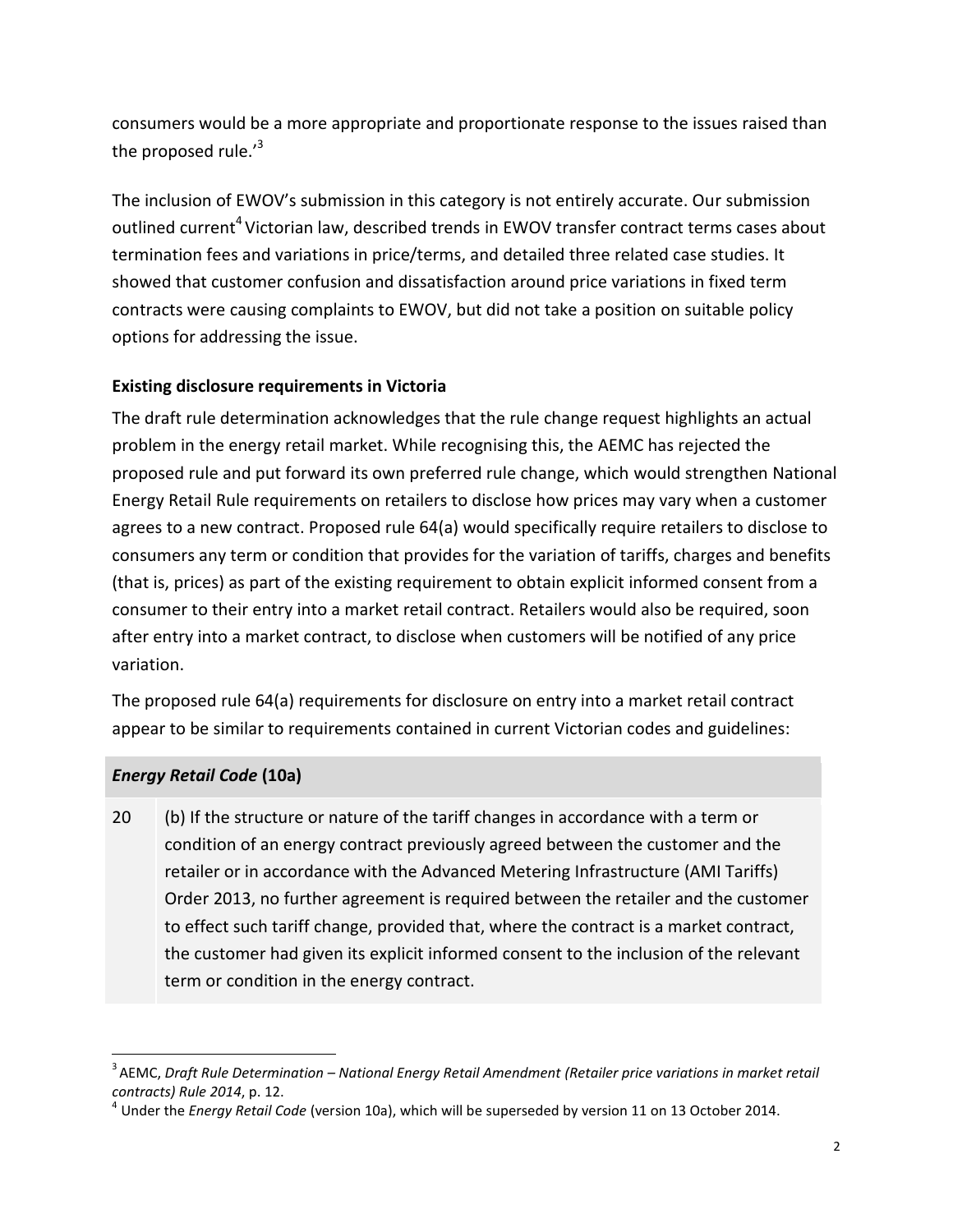#### *Guideline no. 19 Energy Price and Product Disclosure* **(Issue 4)**

3.4 Each *price and product information* statement must at least include: [...](c) an explanation of how the tariff and other fees and charges can change, if applicable [...] (i) where the *specified retailer* intends to make the tariff or any other element of the published details available only for a fixed period, the availability end date 4.1 A retailer must provide an *offer summary* in writing to a *small retail customer*: [...] (b) when providing the customer the terms or information about the terms of any new retail contract, including when engaging in any marketing activity. 4.2 Each *offer summary* must include at least: (a) the information set out in clauses  $3.4(a)$  to (c) and (f) to (j) *Code of Conduct for Marketing Retail Energy in Victoria* **(January 2009)** 3.3 **Pre-contractual information**  A retailer must provide the following information to a consumer before entering into a contract: [...](b) in addition, for a market contract: [...] in the case of *contracts* formed by *marketing representatives* in person off the business premises of the retailer, the full terms of the *contract* including the period of the *contract* 4.1 **Consumer transfer** (a) A *retailer* shall not transfer a *consumer* to itself from another retailer without first obtaining that *consumer's explicit informed consent* to such transfer

These requirements have been in place for some time. Earlier versions of the *Energy Retail Code* (Versions 9 (March 2012) and 10 (May 2012)) also required retailers obtain a customer's explicit informed consent to the inclusion of a market contract term or condition that allowed change to the structure or nature of the tariff. Similarly, issues 3 (June 2009) and 4 (August 2013) of the Essential Services Commission's *Guideline 19 – Energy Price and Product Disclosure* required retailers to include an explanation of how tariffs, fees and charges may vary in both price and product information statements and offer summaries.

*Guideline 19* and version 10a of the *Energy Retail Code* will be superseded by the harmonised *Energy Retail Code* (version 11) from 13 October 2014, and the *Marketing Code of Conduct* is